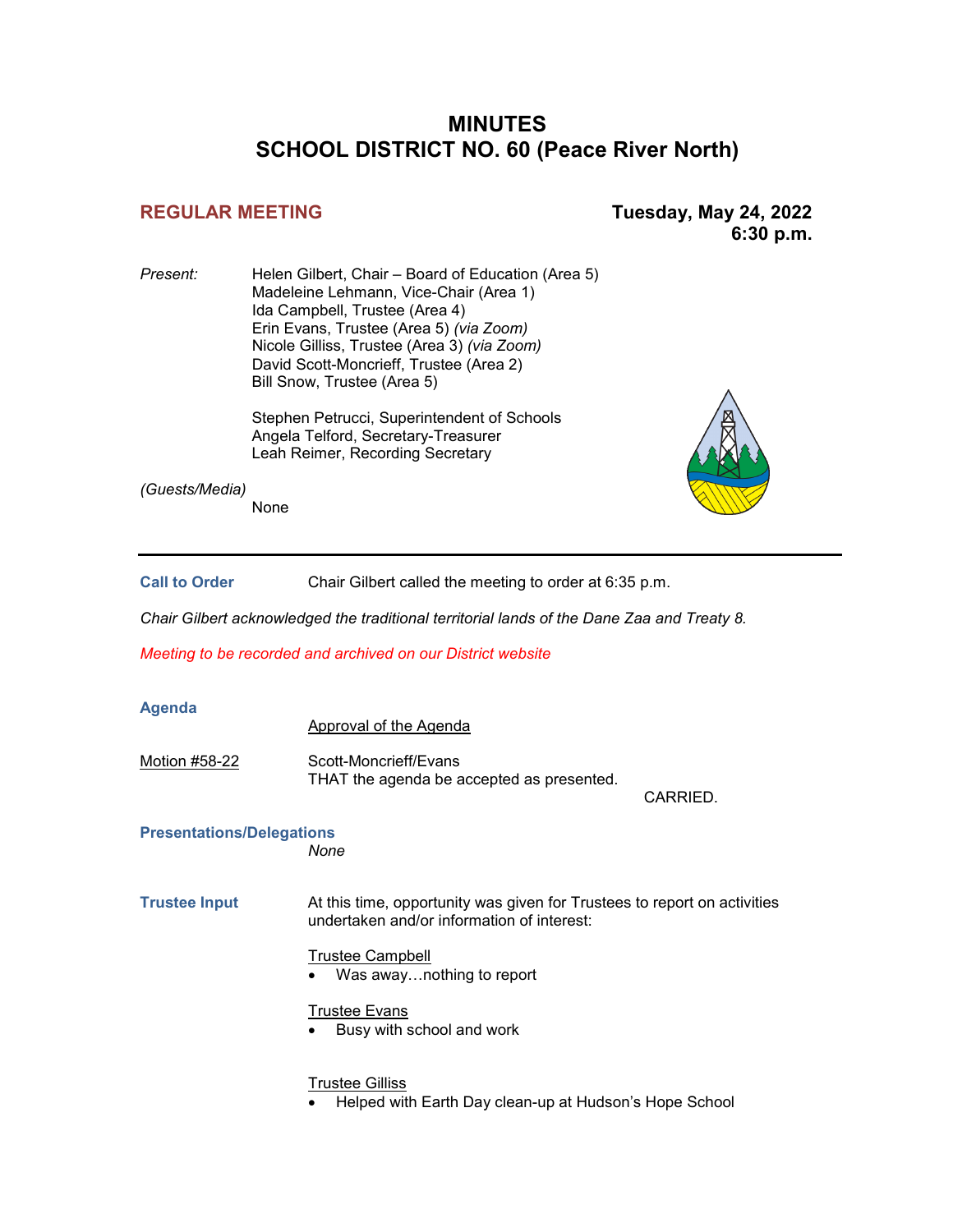Vice-Chair Lehmann

- Attended Labour Management Meeting
- Attended Public Financial Meeting

# Trustee Scott-Moncrieff

• Nothing to report

## Trustee Snow

- Attended SUPAC/DPAC meetings
- Visiting liaison and extra schools
- Attended workshop presentations at a couple of schools

## Chair Gilbert

- Attended SUPAC/DPAC meetings
- Attended PAC meetings for Baldonnel and MMMCS schools
- Judged a couple of public speaking contests
- Participated in Ready, Set, Learn sessions at CM Finch, Baldonnel and **MMMCS**

## **Minutes of the Regular Board Meeting**

# Approval of the Minutes

Motion #59-22 Evans/Lehmann THAT the Regular Meeting Minutes of April 25, 2022 be adopted.

CARRIED.

Business Arising from the Minutes

The following business arose from the above noted Minutes:

Select Standing Committee - Chair Gilbert and Angela Telford are in conversation regarding the presentation. Will bring details back to the Board at a future date.

#### **Bylaw 4/22 Trustee Election**

- Secretary-Treasurer reviewed the additional changes in "blue" that were recommended after review by BCSTA and Harris & Co
- Additional wording in #9…in all TEA areas where the Board conducts the trustee election on its own behalf
- Motion #60-22 Campbell/Snow THAT the Second and Third Reading by be read in short form with all the changes to the bylaw. CARRIED. Motion #61-22 Campbell/Evans THAT the Board of Education adopt the Second Reading of Trustee Bylaw 4/22. CARRIED.
- Motion #62-22 Snow/Lehmann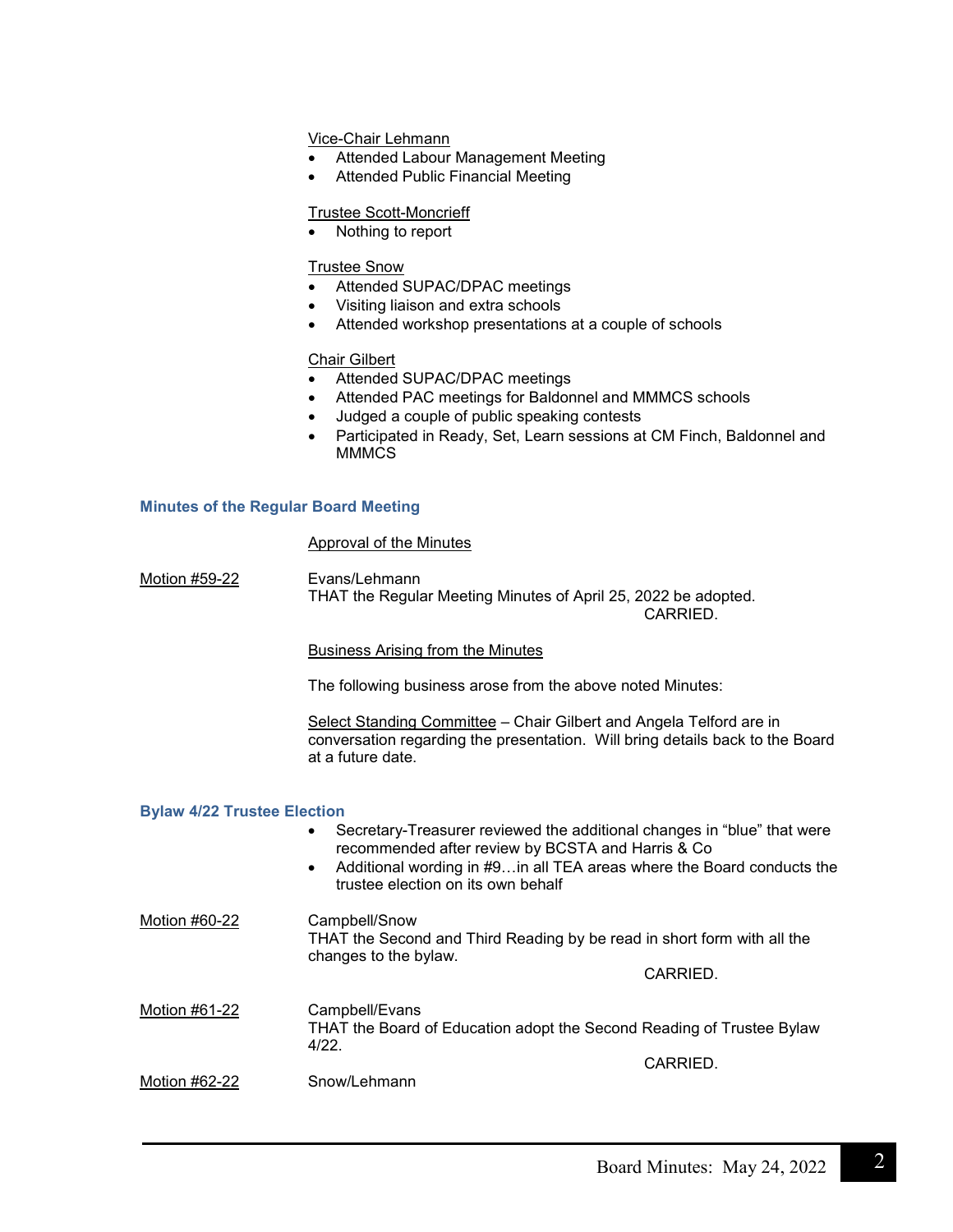THAT the Board of Education adopt the Third Reading of Trustee Bylaw 4/22.

#### CARRIED.

# **Announcements & Reminders**

| June 3       | Elementary Track & Field         |              | <b>Bert Bowes</b> |
|--------------|----------------------------------|--------------|-------------------|
| June 3       | Track & Field Ceremony           | 12:00 p.m.   | <b>Bert Bowes</b> |
| June 6       | <b>Policy Committee Meeting</b>  | $11:00$ a.m. | Board Room        |
| June 6       | <b>COTW Meetings</b>             | 12:30 p.m.   | <b>Board Room</b> |
| June 6       | <b>NPAA Year End</b>             |              |                   |
| June 8       | Retirement & Long Service Awards | 5:30 p.m.    | Northern Grand    |
| June 17      | <b>NPSS Graduation</b>           | 1:30 p.m.    | NP Arena          |
| June 20      | <b>Board Meetings</b>            | 5:00 p.m.    | <b>Board Room</b> |
| June 23      | Last Day for Students            |              |                   |
| June 24      | Hudson's Hope Graduation         | 1:00 p.m.    | Hudson's Hope     |
| July 4       | <b>Board Advance</b>             |              | <b>Board Room</b> |
| July 6-8     | CSBA 2022                        |              | Saskatoon         |
| August 29    | Board Meetings (if needed)       | 5:00 p.m.    | Board Room        |
| September 12 | <b>Board Meetings</b>            | 5:00 p.m.    | Board Room        |
| October 15   | <b>Trustee Election</b>          |              |                   |

## **Senior Staff Reports**

Superintendent's Report

A written and electronic report was presented. Topics discussed and reported included:

#### **Human Resources Summary for Teachers & AO's**

• For information purposes

#### **Superintendent's Report**

- For information purposes
- Indigenous Graduation requirements BAA courses are not vetted to qualify. English First Peoples 11 will be the fulfilment of the requirement for NPSS for the 2022-2023…all Grade 11 students will take be required to take this course. Feel this will give them maximum flexibility. This is to get us started, however the staff and curriculum coordinators continue to work on more course options going forward

## **School Charges 2022-2023**

See motion below

Motion #63-22 Campbell/Evans THAT the Board accept the Superintendent's Report with the exception of the item School Charges 2022-2023. CARRIED.

Motion #64-22 Scott-Moncrieff/Lehmann THAT the Board approve the attached 2022-2023 School Charges CARRIED.

Secretary-Treasurer's Report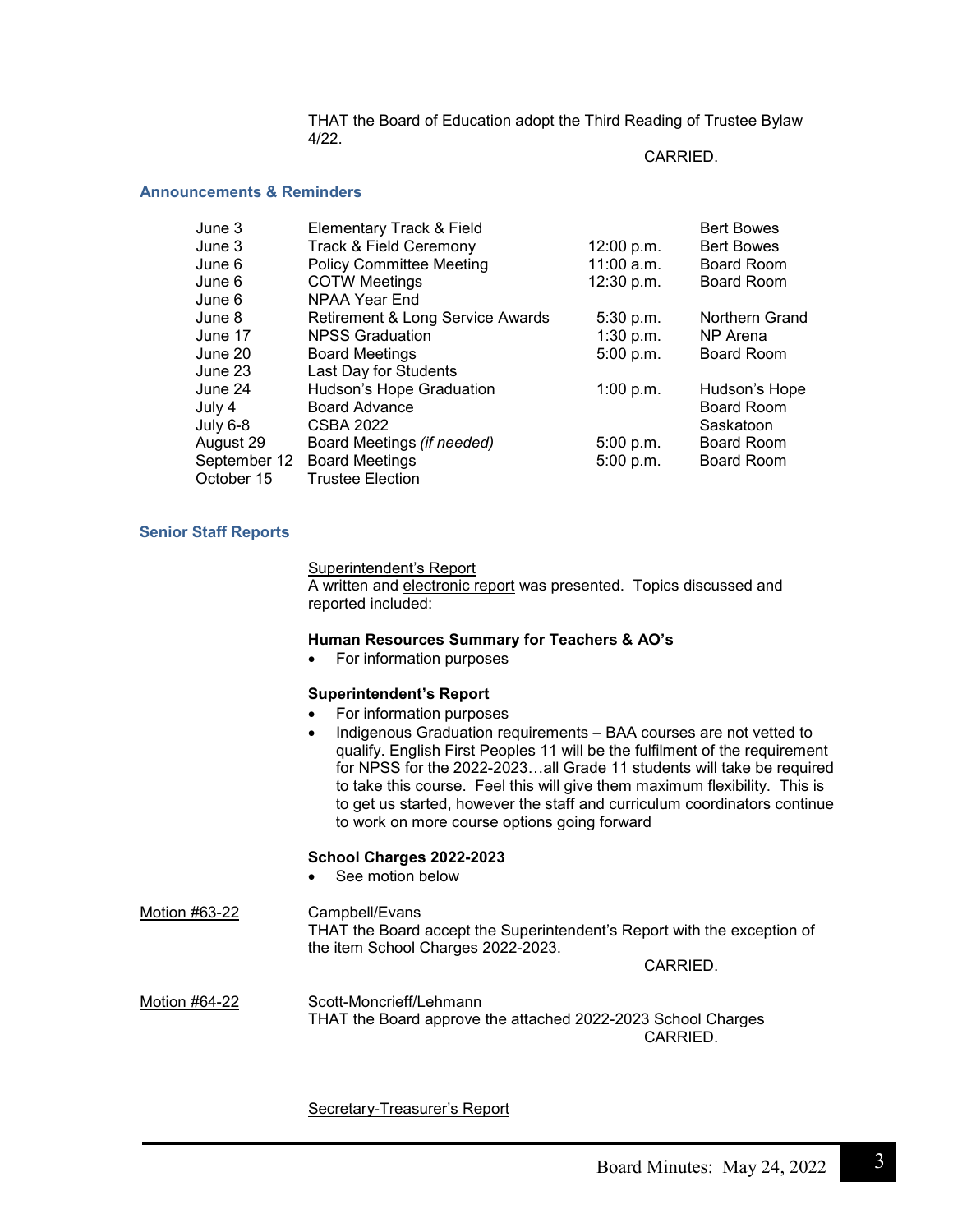A written report was presented. Topics discussed and reported included:

# **Finance Update to April 30, 2022**

- For information purposes
- Clarification on "exhausting reserves" wording… we are not touching our reserves at all with anything to do with interest income or anything else

# **Annual Facilities Grant**

- Submission due by May 31, 2022
- This is a fluid document...allows us to react or pivot to anything other items that may come up
- Chair Gilbert do we have an idea of what level our buildings are at in regards to deferred maintenance? Concern around the province is that we're falling behind (ie. the AFG going out to the province doesn't cover what needs to be done and we fall further and further behind)
- Chair Gilbert How does this tie into our carbon footprint? Secretary-Treasurer - there are other envelopes we have access to. Doing wraps helps to some extent. We can apply for separate funding outside of the AFG (ie. solar panels, etc.)
- Chair Gilbert we don't have a carbon neutral plan developed, however we have a policy that indicates we have something
- Upper Pine researching whether it's best to continue to haul water or have a well drilled. With price of fuel, costs for hauling water will go up

# **Human Resources Summary Report**

• For information purposes

Motion #65-22 Evans/Campbell THAT the Board accept the Secretary-Treasurer's Report. CARRIED.

# **Reports of Regular Committee of the Whole Meeting**

Approval of the Minutes – May 9, 2022

Motion #66-22 Lehmann/Snow THAT the Board accept the Regular Committee of the Whole minutes of May 9, 2022 and its recommendations CARRIED.

> Business Arising from the Minutes The following business arose from the above noted Minutes:

**Doig Days Visit** – Chair Gilbert, Vice-Chair Lehmann & Trustee Scott-Moncrieff will be attending with the Superintendent

# **2022-2023 Board of Trustees Meeting Schedule**

It was noted this is subject to change following the October 2022 election and availability of the new board

Motion #67-22 Scott-Moncrieff/Evans THAT the Board of Education approve the attached 2022-2023 Board of Trustees Meeting Schedule CARRIED.

Policy Committee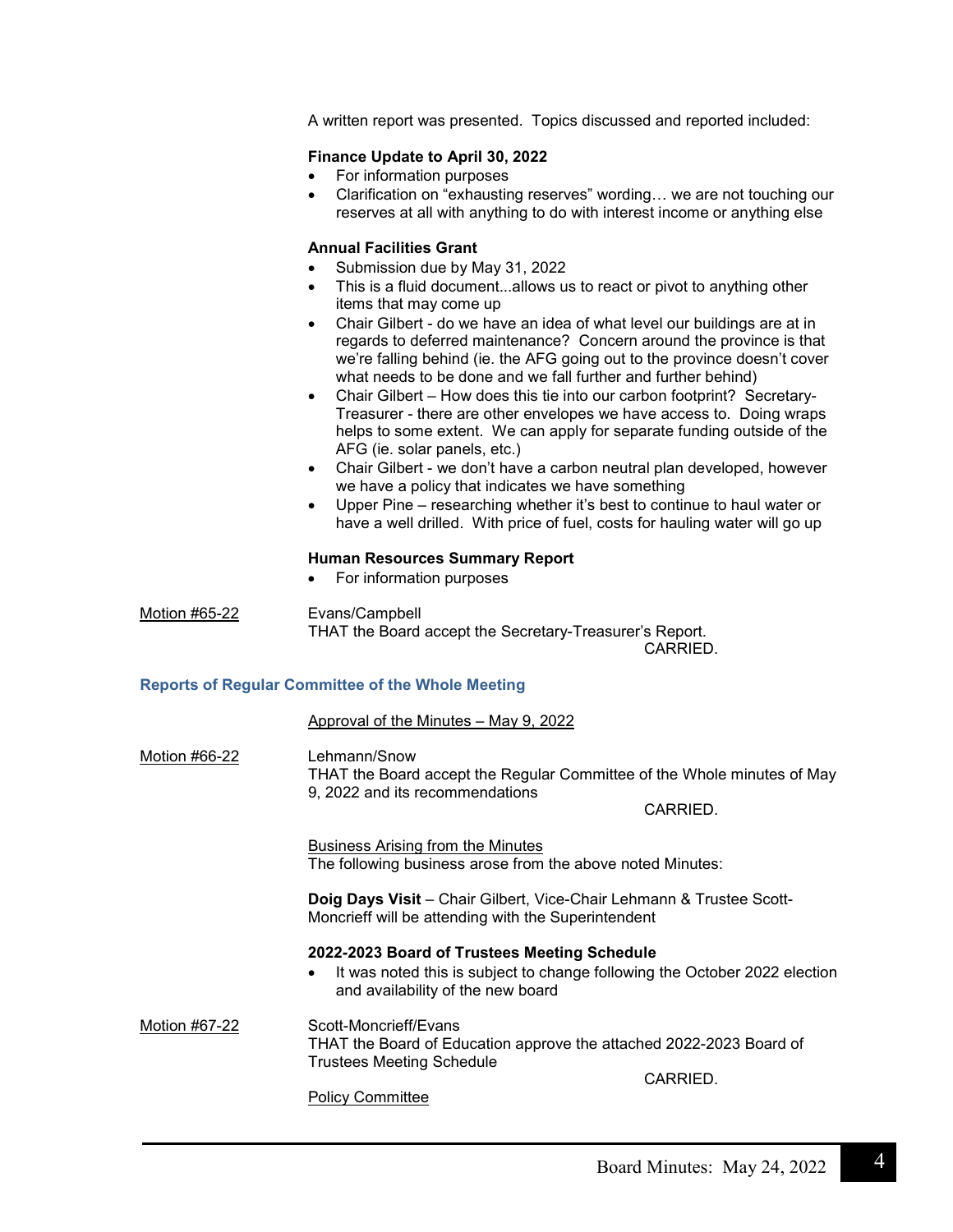• Nothing to report

# **Other Reports**

# **BCSTA**

# **BCSTA Response to Indigenous Graduation Requirement**

- Chair Gilbert submitted the Board's survey feedback
- The attached letter is follow up to the survey

#### BCSTA Disposition of Motions from AGM 2022

• For information purposes

# **BCPSEA**

• Nothing to report

# **Board Pro-D Committee**

• Nothing to report

*Trustee Gilliss left the meeting @ 7:35 p.m.*

## **2022-2023 Annual Budget**

- Secretary-Treasurer presented the attached Preliminary Annual Budget presentation
- Zero percent increase to wages. 2-3% increase in supplies. TTOC & Casuals expenses remain higher than usual due to daily health checks and 5 days of sick leave
- Trustee Scott-Moncrieff Why not a COLA increase of 6%? Secretary-Treasurer - if we do 2-3%, we have a buffer and can still make cuts. Have been speaking to departments about being conservative (ie. buy in bulk for construction supplies, janitorial supplies, etc.)
- Did not receive any increases in student FTE funding from Ministry
- Secretary-Treasurer has requested only a First Reading tonight as she is waiting Ministry feedback before doing the Second and Third Final Reading.

**ACTION:** Place the 2022-2023 Annual Budget Second and Third Final Reading on the June 20, 2022 Regular Agenda.

Motion #68-22 Snow/Scott-Moncrieff THAT the Board adopt the First Reading of Annual Budget Bylaw 2022-2023. CARRIED.

#### **Capital Plan Bylaw No. 2022/23-CPSD60-01**

• Secretary-Treasurer reviewed the attached new projects as well as four new buses approved for purchase

Motion #69-22 Scott-Moncrieff/Lehmann THAT in accordance with Section 68(4) of the *School Act*, all three readings of the Capital Bylaw No. 2022/23-CPSD60-01 be given at this meeting CARRIED.

Motion #70-22 Campbell/Snow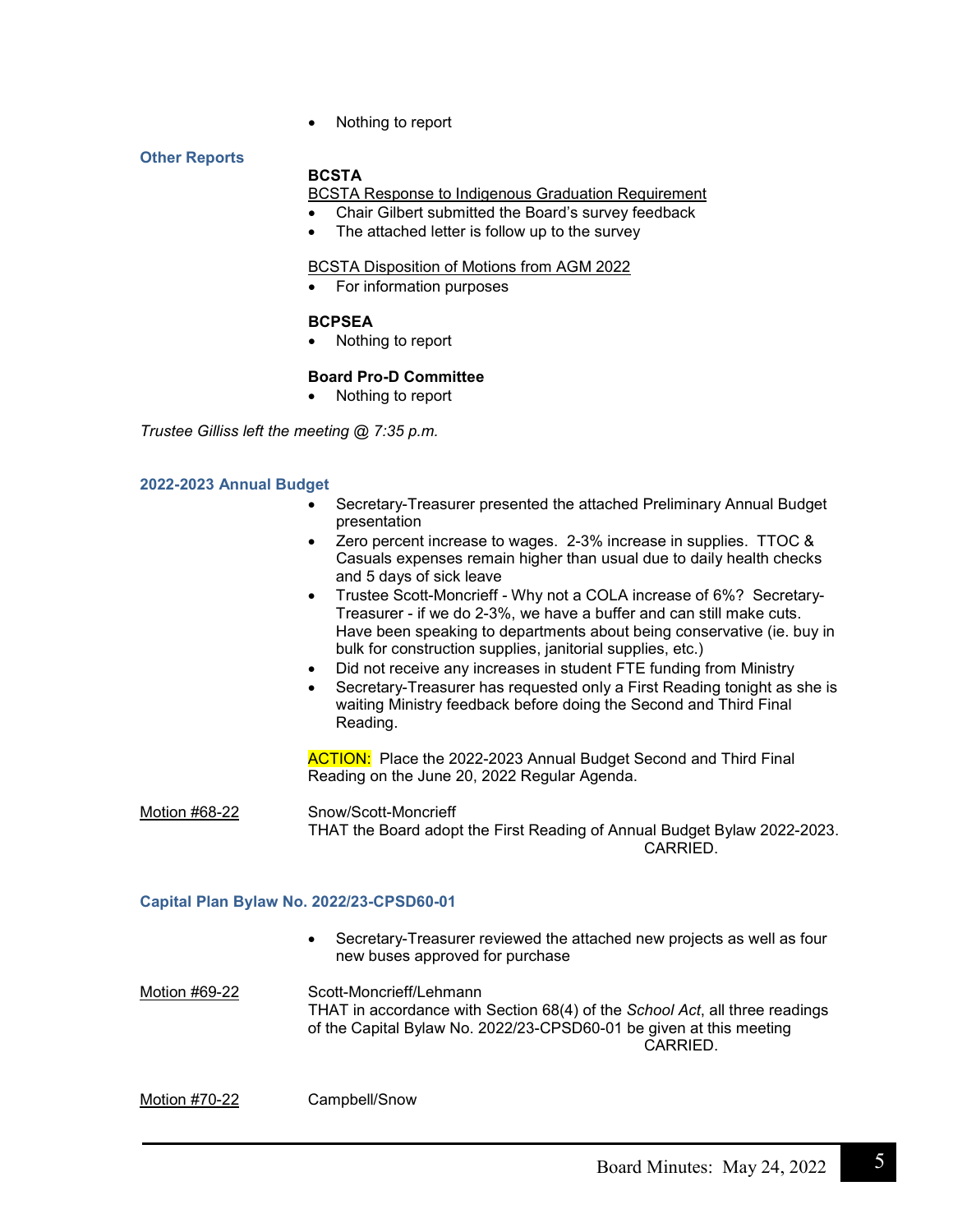|                                                | THAT the Board adopt the First Reading of Capital Bylaw No. 2023-<br>CPSD60-01                                                                                                                       |          |
|------------------------------------------------|------------------------------------------------------------------------------------------------------------------------------------------------------------------------------------------------------|----------|
|                                                |                                                                                                                                                                                                      | CARRIED. |
| Motion #71-22                                  | Snow/Scott-Moncrieff<br>THAT the Second and Third Reading be read in short form                                                                                                                      | CARRIED. |
| Motion #72-22                                  | Snow/Lehmann<br>THAT the Board adopt the Second Reading of Capital Bylaw No. 2023-                                                                                                                   |          |
|                                                | CPSD60-01                                                                                                                                                                                            | CARRIED. |
| Motion #73-22                                  | Scott-Moncrieff/Snow<br>THAT the Board adopt the Third and Final Reading of Capital Bylaw No.                                                                                                        |          |
|                                                | 2023-CPSD60-01                                                                                                                                                                                       | CARRIED. |
| <b>Correspondence</b>                          | District of Taylor - World Invitational Gold Panning Championships<br>For information purposes                                                                                                       |          |
|                                                | <b>PRRD - North Peace Leisure Pool Consultation Representation</b><br>Vice-Chair Lehmann will attend Session #1<br>DPAC has been asked to attend Session #1<br>District Staff will attend Session #4 |          |
|                                                | <b>Before and After School Care Support Letter</b><br>For information purposes                                                                                                                       |          |
| <b>Unfinished Business</b>                     | The following unfinished business arose from the previous meeting minutes:<br>None                                                                                                                   |          |
| <b>New Business</b>                            | None                                                                                                                                                                                                 |          |
| <b>PRNTA Update - Michele Wiebe, President</b> | Regrets                                                                                                                                                                                              |          |
|                                                | <b>CUPE Local #4653 Update - Jennie Copeland, President</b><br>Not present                                                                                                                           |          |
|                                                | District Parent Advisory Council (DPAC) Report - President<br>Not present                                                                                                                            |          |
| <b>Questions from Press/Public</b>             |                                                                                                                                                                                                      |          |
|                                                | At this time, opportunity was given for questions from the press<br>None                                                                                                                             |          |
|                                                |                                                                                                                                                                                                      |          |

Motion #74-22 Snow/Scott-Moncrieff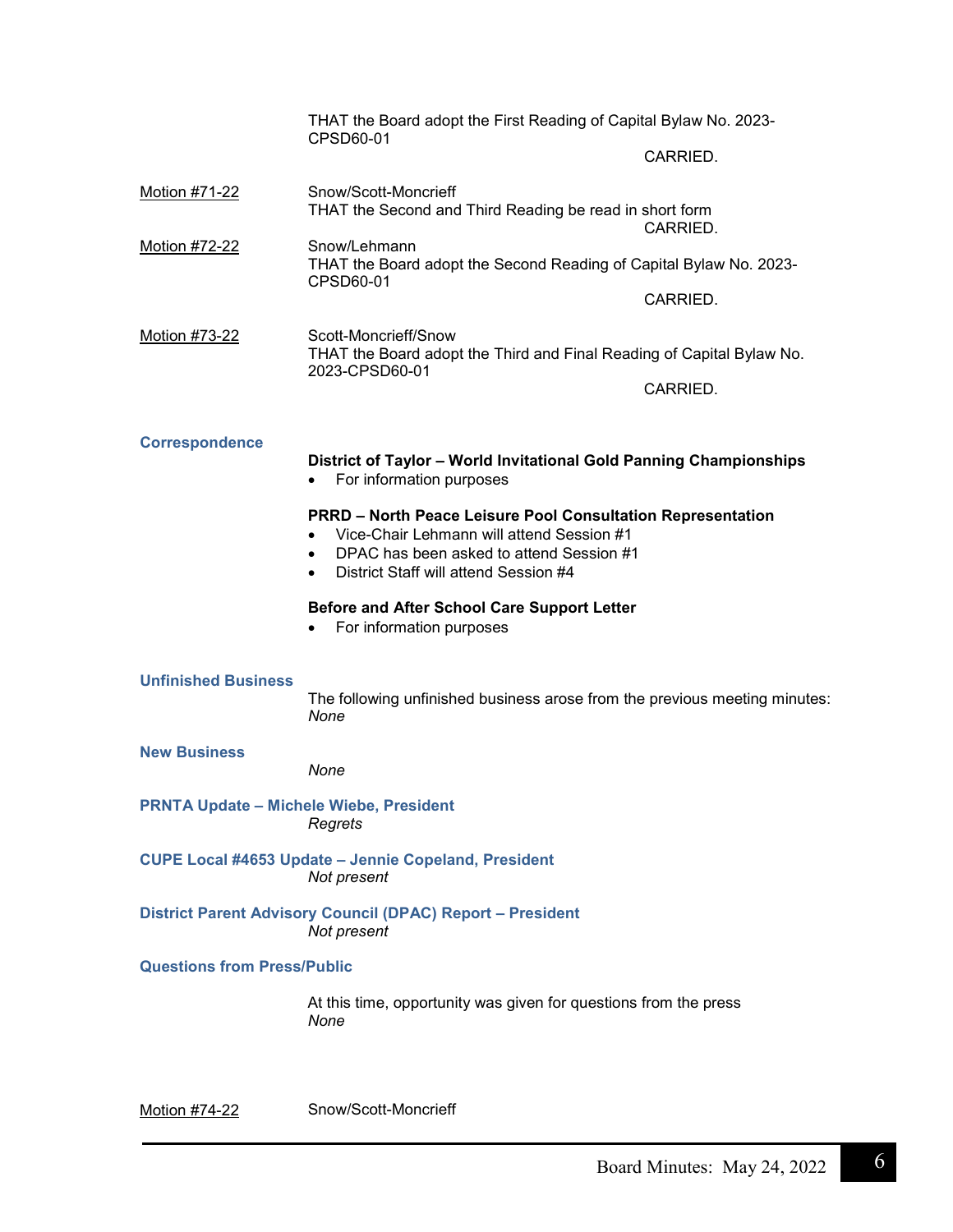THAT the Board resume the Regular Meeting and those Motions made In Camera be brought forward for implementation.

CARRIED.

**Adjournment**

Motion #75-22 Campbell/Lehmann THAT the meeting be adjourned. (8:17 p.m.)

\*\*\*\*\*\*\*\*\*\*\*\*\*\*\*\*\*\*\*\*

\_\_\_\_\_\_\_\_\_\_\_\_\_\_\_\_\_\_\_\_\_\_\_\_\_\_\_\_\_\_ \_\_\_\_\_\_\_\_\_\_\_\_\_\_\_\_\_\_\_\_\_\_\_\_\_\_ HELEN GILBERT, CHAIR, ANGELA TELFORD, ANGELA TELFORD, BOARD OF EDUCATION

SECRETARY-TREASURER